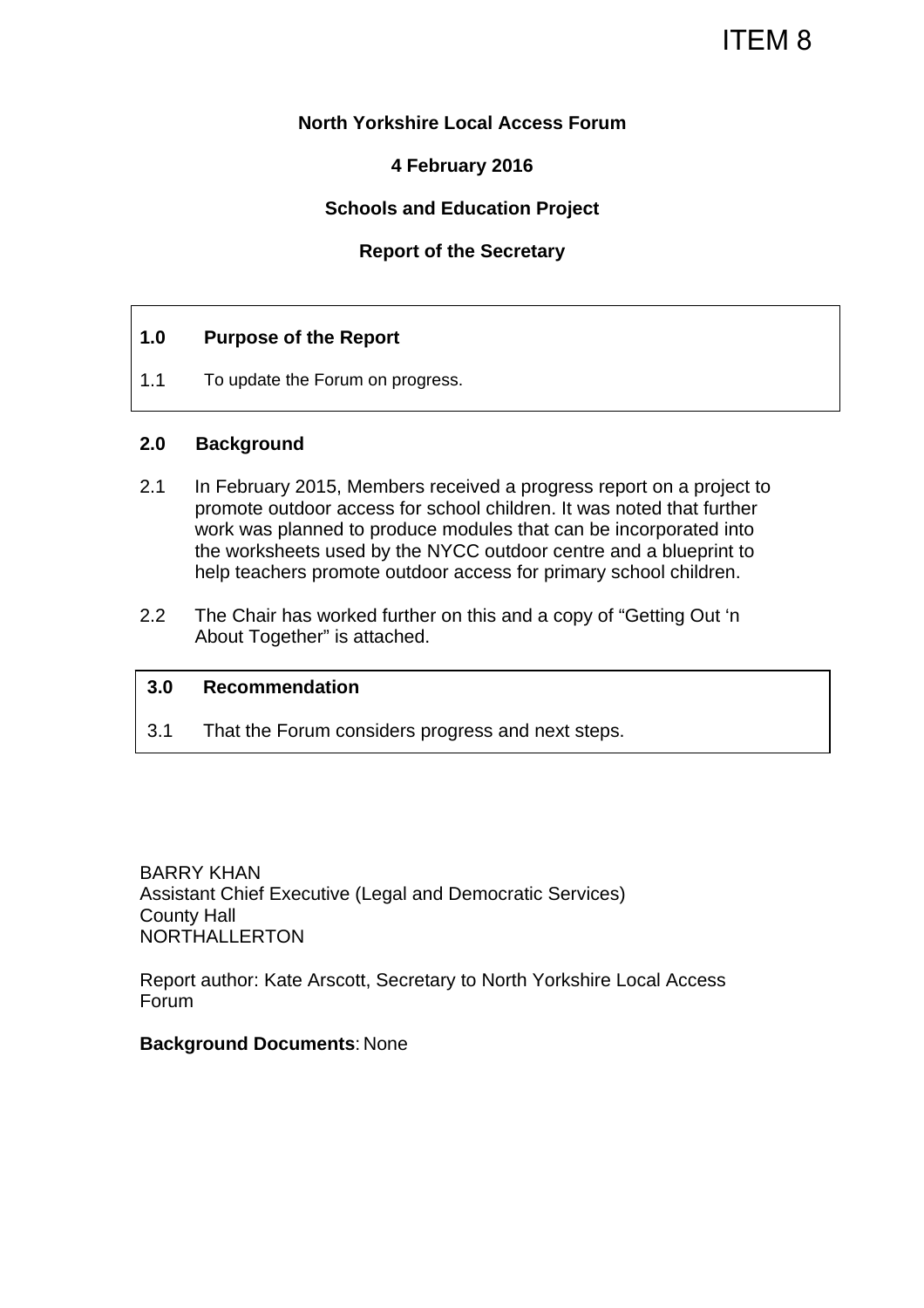# **GETTING OUT 'N ABOUT TOGETHER**

Aimed at Primary School age children, this ideas list is to encourage children to gain confidence and interest in using their local path network. Designed to stand alone or to enhance the education gained from visits to the Outdoor Learning Centres, it is hoped these projects will support the benefits of Getting **O**ut 'n **A**bout Together.



(being a **GOAT**!)

### **Walking out of school**, instead of **in** to school:

- Make a list of the flowers, trees, birds and insects found. Note how this will change with the seasons. Devise an observation game or quiz
- Guess how far the walk was, then work it out on the OS 1:25000 map
- Initiate a litter-pick; how long will the various items take to biodegrade?

### **Back In the classroom**

- See how the current map contrasts with the map of 100 years ago; the changes of society, the history reflected in road or field names
- Why paths matter. Their purpose in the past and now; healthy lifestyles, sustainable transport, social interaction; responsibilities
- Plan an exhibition centred on Your Path for a school Open Day or have a **GOAT** walk with friends and family.

### **Could the school Adopt a Path?**

- Keep it tidy, and encourage others to do so too.
- Is your trail user-friendly for the less able? Is it safe? Is it signed and easy to follow? Can you ask the Parish Council to be a partner to improve it?

These are a few of the projects that can be explored, with many opportunities to follow the themes of the John Muir Award (Discover, Explore, Conserve and Share) as promoted by NYCC's Outdoor Centres. Overleaf are source notes….